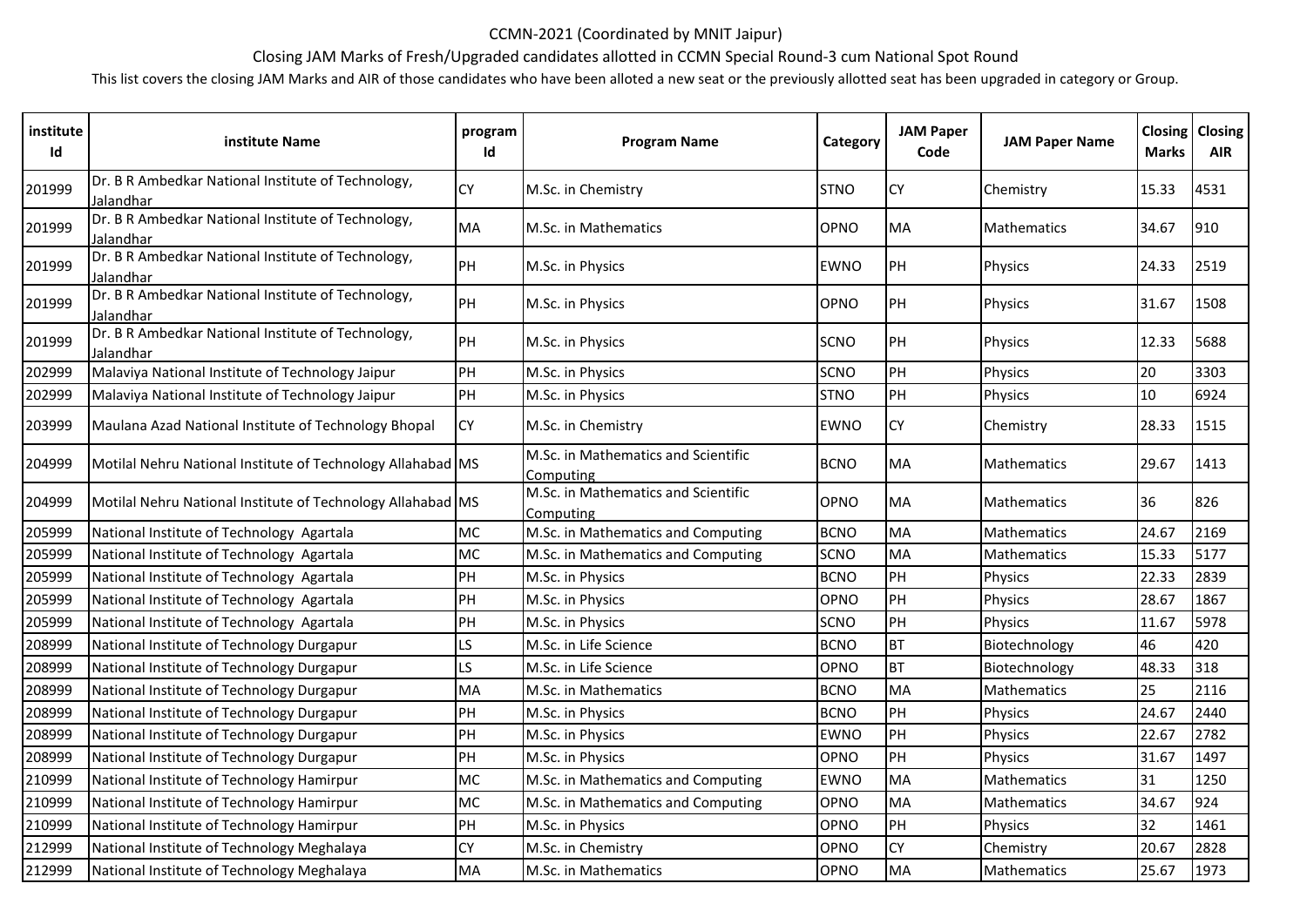| institute<br>Id | institute Name                                    | program<br>Id | <b>Program Name</b>                              | Category    | <b>JAM Paper</b><br>Code | <b>JAM Paper Name</b> | Closing<br><b>Marks</b> | Closing<br><b>AIR</b> |
|-----------------|---------------------------------------------------|---------------|--------------------------------------------------|-------------|--------------------------|-----------------------|-------------------------|-----------------------|
| 212999          | National Institute of Technology Meghalaya        | PH            | M.Sc. in Physics                                 | <b>BCNO</b> | PH                       | Physics               | 18.67                   | 3578                  |
| 212999          | National Institute of Technology Meghalaya        | PH            | M.Sc. in Physics                                 | OPNO        | PH                       | Physics               | 27.33                   | 2051                  |
| 212999          | National Institute of Technology Meghalaya        | PH            | M.Sc. in Physics                                 | SCNO        | PH                       | Physics               | 10                      | 6881                  |
| 212999          | National Institute of Technology Meghalaya        | PH            | M.Sc. in Physics                                 | <b>STNO</b> | PH                       | Physics               | 10.67                   | 6520                  |
| 213999          | National Institute of Technology Nagaland         | PH            | M.Sc. in Physics                                 | OPNO        | PH                       | Physics               | 22.67                   | 2793                  |
| 217999          | National Institute of Technology Sikkim           | CY            | M.Sc. in Chemistry                               | OPNO        | <b>CY</b>                | Chemistry             | 25.33                   | 1913                  |
| 219999          | National Institute of Technology, Jamshedpur      | СY            | M.Sc. in Chemistry                               | <b>BCNO</b> | <b>CY</b>                | Chemistry             | 27                      | 1680                  |
| 219999          | National Institute of Technology, Jamshedpur      | CY            | M.Sc. in Chemistry                               | OPNO        | ${\sf CY}$               | Chemistry             | 33                      | 1008                  |
| 219999          | National Institute of Technology, Jamshedpur      | MA            | M.Sc. in Mathematics                             | <b>BCNO</b> | MA                       | Mathematics           | 26                      | 1924                  |
| 219999          | National Institute of Technology, Jamshedpur      | MA            | M.Sc. in Mathematics                             | OPNO        | <b>MA</b>                | Mathematics           | 29.67                   | 1404                  |
| 219999          | National Institute of Technology, Jamshedpur      | PH            | M.Sc. in Physics                                 | OPNO        | PH                       | Physics               | 30.67                   | 1645                  |
| 219999          | National Institute of Technology, Jamshedpur      | PH            | M.Sc. in Physics                                 | SCNO        | PH                       | Physics               | 11                      | 6276                  |
| 221999          | National Institute of Technology, Manipur         | MC            | M.Sc. in Mathematics and Computing               | SCNO        | MA                       | Mathematics           | 13.33                   | 6360                  |
| 223999          | National Institute of Technology, Rourkela        | AS            | M.Sc. in Atmospheric Sciences                    | <b>BCNO</b> | <b>MA</b>                | Mathematics           | 23.33                   | 2448                  |
| 223999          | National Institute of Technology, Rourkela        | LS.           | M.Sc. in Life Science                            | OPNO        | <b>BT</b>                | Biotechnology         | 53.67                   | 160                   |
| 223999          | National Institute of Technology, Rourkela        | MA            | M.Sc. in Mathematics                             | <b>BCNO</b> | MA                       | Mathematics           | 27.33                   | 1746                  |
| 223999          | National Institute of Technology, Rourkela        | MA            | M.Sc. in Mathematics                             | OPNO        | MA                       | <b>Mathematics</b>    | 35.67                   | 834                   |
| 223999          | National Institute of Technology, Rourkela        | PH            | M.Sc. in Physics                                 | SCNO        | PH                       | Physics               | 17                      | 4072                  |
| 224999          | National Institute of Technology, Silchar         | AC            | M.Sc. in Applied Chemistry                       | <b>EWNO</b> | <b>CY</b>                | Chemistry             | 24                      | 2178                  |
| 224999          | National Institute of Technology, Silchar         | AC            | M.Sc. in Applied Chemistry                       | OPNO        | <b>CY</b>                | Chemistry             | 26                      | 1823                  |
| 224999          | National Institute of Technology, Silchar         | AP            | M.Sc. in Applied Physics                         | OPNO        | PH                       | Physics               | 27.33                   | 2047                  |
| 224999          | National Institute of Technology, Silchar         | MA            | M.Sc. in Mathematics                             | OPNO        | <b>MA</b>                | Mathematics           | 28                      | 1640                  |
| 225999          | National Institute of Technology, Srinagar        | СY            | M.Sc. in Chemistry                               | OPNO        | ${\sf CY}$               | Chemistry             | 19.67                   | 3089                  |
| 225999          | National Institute of Technology, Srinagar        | PH            | M.Sc. in Physics                                 | <b>EWNO</b> | PH                       | Physics               | 18                      | 3810                  |
| 225999          | National Institute of Technology, Srinagar        | PH            | M.Sc. in Physics                                 | OPNO        | PH                       | Physics               | 20                      | 3260                  |
| 226999          | National Institute of Technology, Tiruchirappalli | PH            | M.Sc. in Physics                                 | EWNO        | PH                       | Physics               | 33.67                   | 1301                  |
| 226999          | National Institute of Technology, Tiruchirappalli | PH            | M.Sc. in Physics                                 | OPNO        | PH                       | Physics               | 39.33                   | 796                   |
| 228999          | National Institute of Technology, Warangal        | EP            | M.Sc. (Tech.) Engineering Physics (3 years)      | <b>EWNO</b> | PH                       | Physics               | 30.67                   | 1651                  |
| 228999          | National Institute of Technology, Warangal        | EP            | M.Sc. (Tech.) Engineering Physics (3 years)      | OPNO        | PH                       | Physics               | 33.67                   | 1303                  |
| 228999          | National Institute of Technology, Warangal        | EP            | M.Sc. (Tech.) Engineering Physics (3 years)      | SCNO        | PH                       | Physics               | 12.67                   | 5638                  |
| 228999          | National Institute of Technology, Warangal        | MS            | M.Sc. in Mathematics and Scientific<br>Computing | EWNO        | MA                       | Mathematics           | 36                      | 813                   |
| 228999          | National Institute of Technology, Warangal        | <b>MS</b>     | M.Sc. in Mathematics and Scientific<br>Computing | OPNO        | MA                       | Mathematics           | 38.33                   | 655                   |